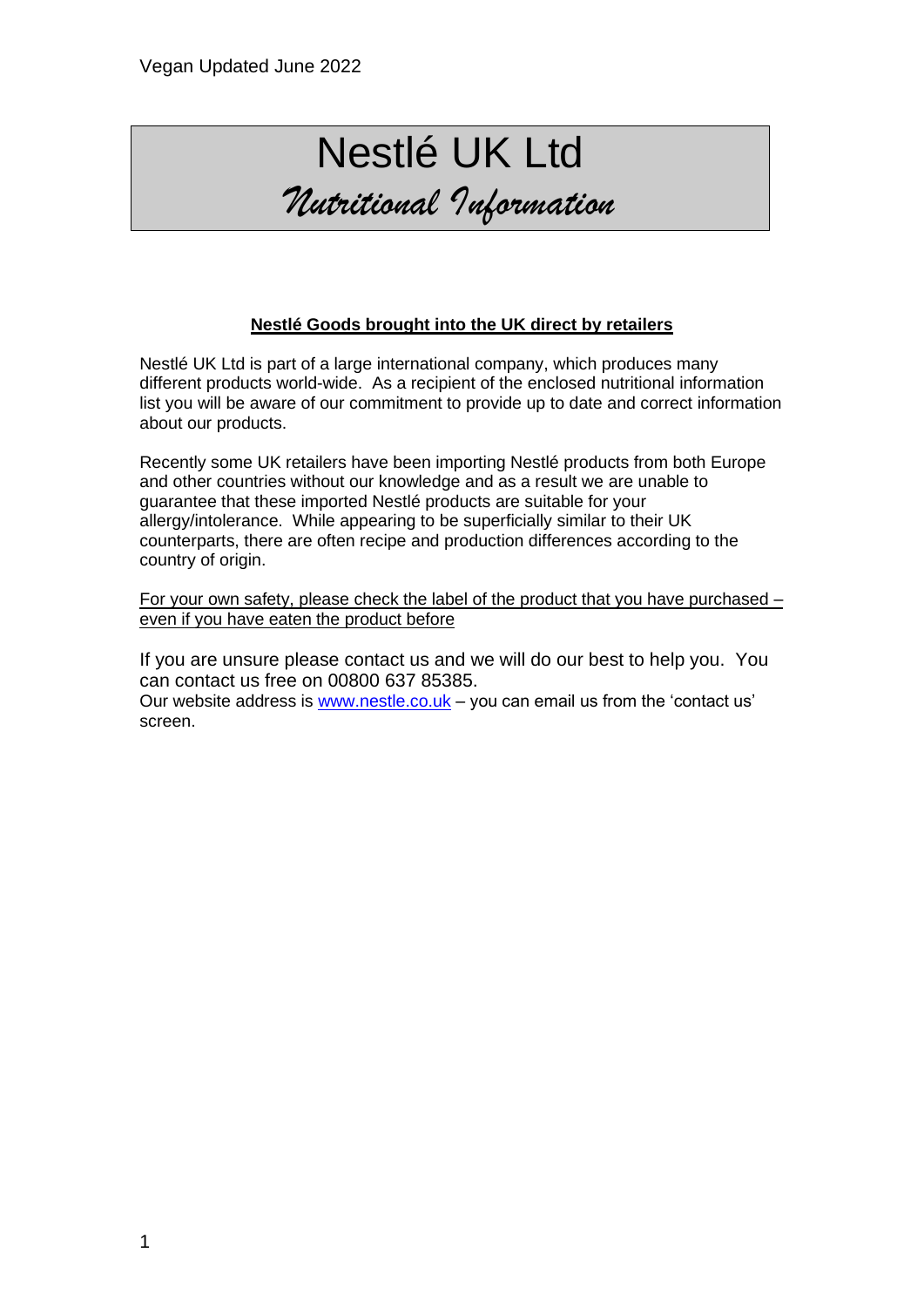## **Foods Suitable for a Vegan Diet**

The products on this list do not contain any ingredients of animal origin. Products listed in **bold** are recent additions/alterations.

The UK Vegan Society website states that 'products registered with the Vegan Trademark can correctly say 'may contain milk'.

If you require any further information regarding any of our products, please contact:

Consumer Services, Nestle UK Ltd, Freepost, York, YO91 1XY Tel: 00800 637 85385 Email: [consumer.services@uk.nestle.com](mailto:consumer.services@uk.nestle.com) Please check our website<https://www.nestle.co.uk/en-gb> for regular updates.

| Product                            | <b>Suitable for Vegans</b>           |
|------------------------------------|--------------------------------------|
| <b>Beverages</b>                   |                                      |
| Nescafe Alta Rica                  | Alta Rica                            |
| Nescafe Azera                      | Americano, Espresso, Intenso, Decaff |
| Nescafe Azera Nitro                | Americano                            |
| Nescafe Black Gold                 | <b>Black Gold</b>                    |
| Nescafe Blend 37                   | Blend 37                             |
| Nescafe Cap Colombia               | Cap colombia                         |
| Nescafe Dolce Gusto                | Espresso                             |
|                                    | <b>Espresso Decaff</b>               |
|                                    | Espresso Ristretto                   |
|                                    | Espresso Intenso                     |
|                                    | Espresso Caramel                     |
|                                    | Lungo Mild                           |
|                                    | Café Lungo                           |
|                                    | Lungo Decaff                         |
|                                    | Americano                            |
|                                    | Cafe Grande Intenso                  |
|                                    | Grande (Cafe Crema)                  |
|                                    | <b>Almond Flat White</b>             |
|                                    | <b>Oat Flat White</b>                |
|                                    | <b>Coconut Flat White</b>            |
| <b>Starbucks for Nescafe Dolce</b> |                                      |
| Gusto                              | <b>Blonde Espresso Roast</b>         |
|                                    | Veranda Blend Americano              |
|                                    | House Blend Americano                |
|                                    | Columbia Espresso                    |
|                                    | Espresso Roast Espresso              |
| Nescafe Espresso                   | Espresso                             |
| Nescafe Fine Blend                 | <b>Fine Blend</b>                    |
| Nescafe Gold Blend                 | <b>Gold Blend</b>                    |
|                                    | <b>Gold Blend Decaff</b>             |
|                                    | Gold Organic                         |
|                                    | Gold Crema                           |
| <b>Nescafe Gold Sachets</b>        | Oat Latte                            |
|                                    | <b>Almond Latte</b>                  |
|                                    | Coconut Latte                        |
| Nescafe International              | <b>International Roast</b>           |
| Nescafe Original                   | Nescafe Original                     |
|                                    | <b>Original Decaff</b>               |
| <b>Starbucks</b>                   | Roast & Ground, Whole Bean           |
| Wunda                              | <b>Original, Unsweetened</b>         |